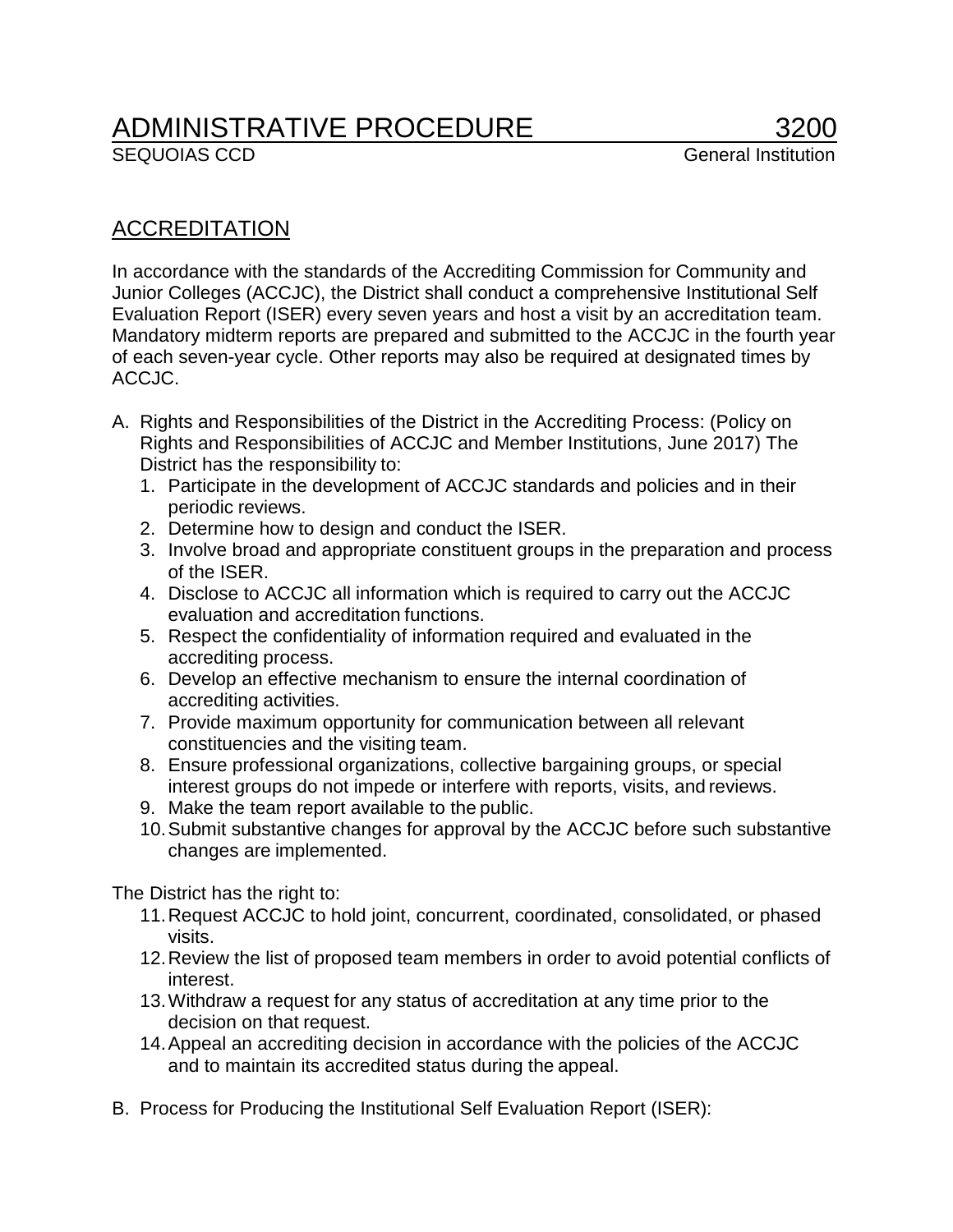- 1. The Superintendent/President will appoint an Accreditation Liaison Officer (ALO) who will serve as the contact between the campus and the ACCJC. The ALO assumes responsibility for the ISER – facilitating the development and distribution of the ISER and facilitating the team visit and follow-up with the ACCJC. In addition, the ALO stays informed about ACCJC policies, procedures and activities; promotes a campus culture that is concerned with accreditation and that focuses on student learning outcomes; acts as an archivist for accreditation documents; and facilitates preparation of any reports to ACCJC.
- 2. The District's participatory governance and decision-making processes and structures enable the development of a District culture that integrates accreditation requirements, data gathering, and reporting into ongoing district processes and procedures. The ongoing work of reviewing and reporting on accreditation processes is charged to an Accreditation Workgroup convened by the Superintendent/President's Office. This group consists of the following membership:
	- a. Workgroup co-chairs, appointed by the Superintendent/ President, consisting of the Accreditation Liaison Officer (ALO) and a faculty member. The appointment of the faculty co-chair must be approved by the Academic Senate.
	- b. Subcommittee tri-chairs for each ACCJC Accreditation Standard, appointed by the Superintendent/President, consisting of an Administrator, Faculty Member, and Classified Staff Member. The appointment of the faculty trichairs must be approved by the Academic Senate.
	- c. Additional subcommittee, evidence team, and writing team members as needed, appointed by the Superintendent/President at the recommendation of the Accreditation Workgroup. The appointment of faculty members to these groups must be approved by the Academic Senate.
- 3. The Accreditation workgroup assumes responsibility for overall planning and supervision of the ISER and related reports (e.g. Midterm Report, Quality Focus Essay). The Workgroup should be given time to assume these responsibilities; have the necessary clerical support; and access to evidence and research. The Workgroup and its associated Evidence and Writing Teams will serve to review and edit all drafts of the ISER.
- 4. The Workgroup will seek to ensure that all constituencies of the District have been included in the ISER process. Included in the development of the ISER should be the following: students, full- and part-time faculty, support staff, administrators, trustees, and others deemed appropriate (i.e., members of foundation boards, program advisory committee members, etc.).
- 5. The Superintendent/President shall keep the Board of Trustees informed of all activities, reports, and actions regarding accreditation.